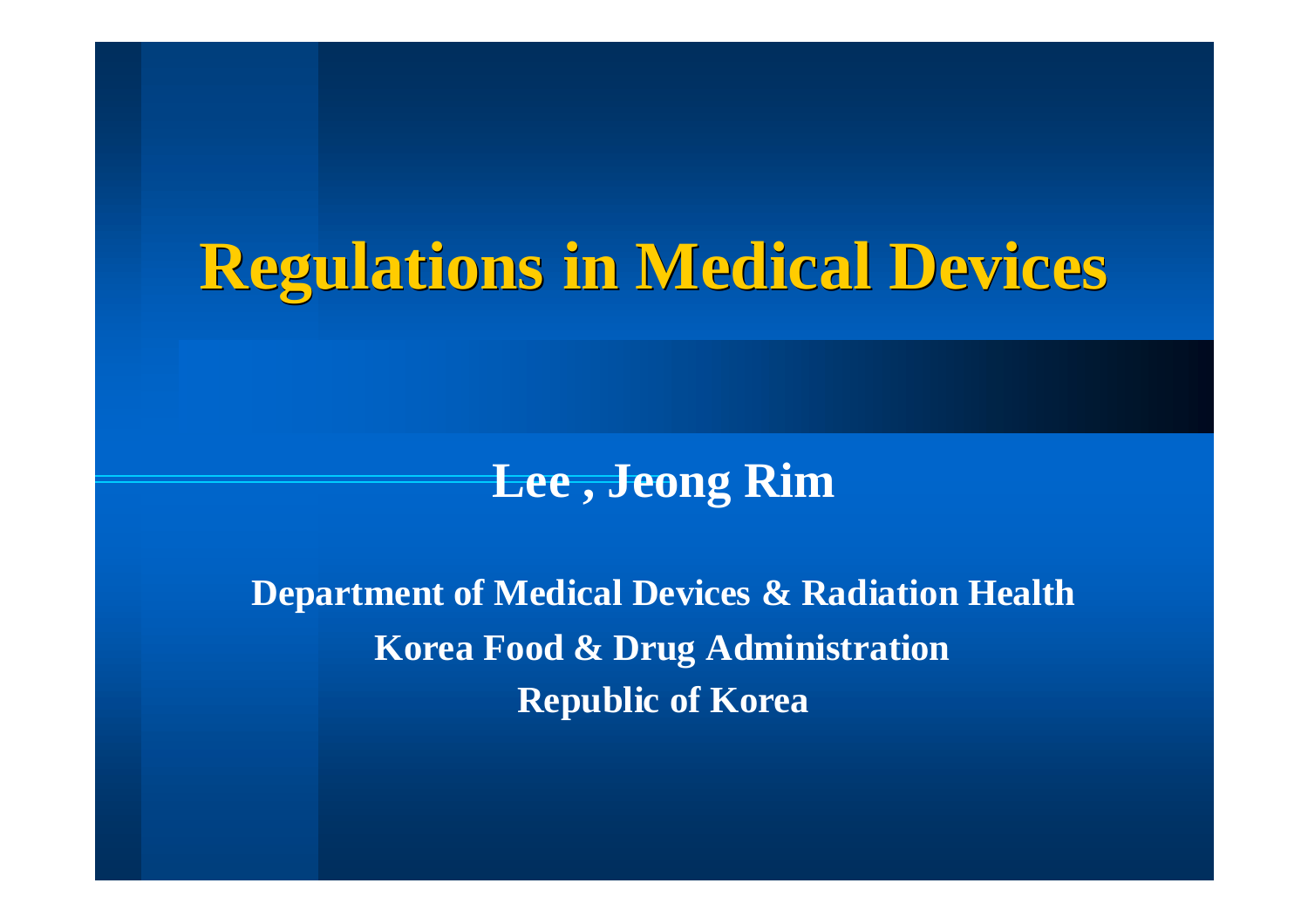

 **Classified into class I, II, and III ac cording to the potential risk Class I : Notification ItemClass II, III : Approval Item**

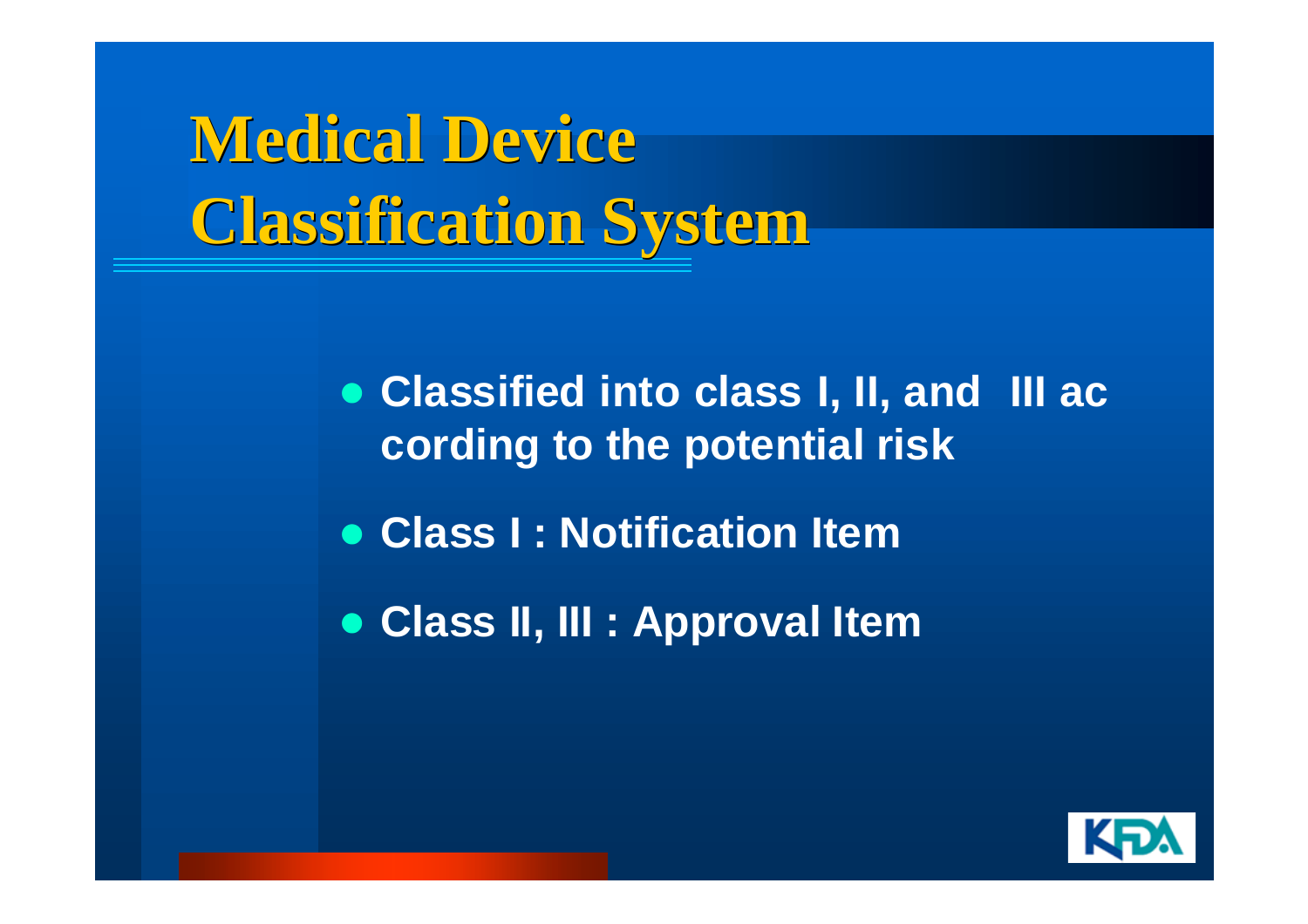# **Approval Procedure Approval Procedure**

**• Review of Technical File** 

 **Review of Safety and Effectiveness (if necessary)**

**• Type Testing** 

**Audit of Quality System**

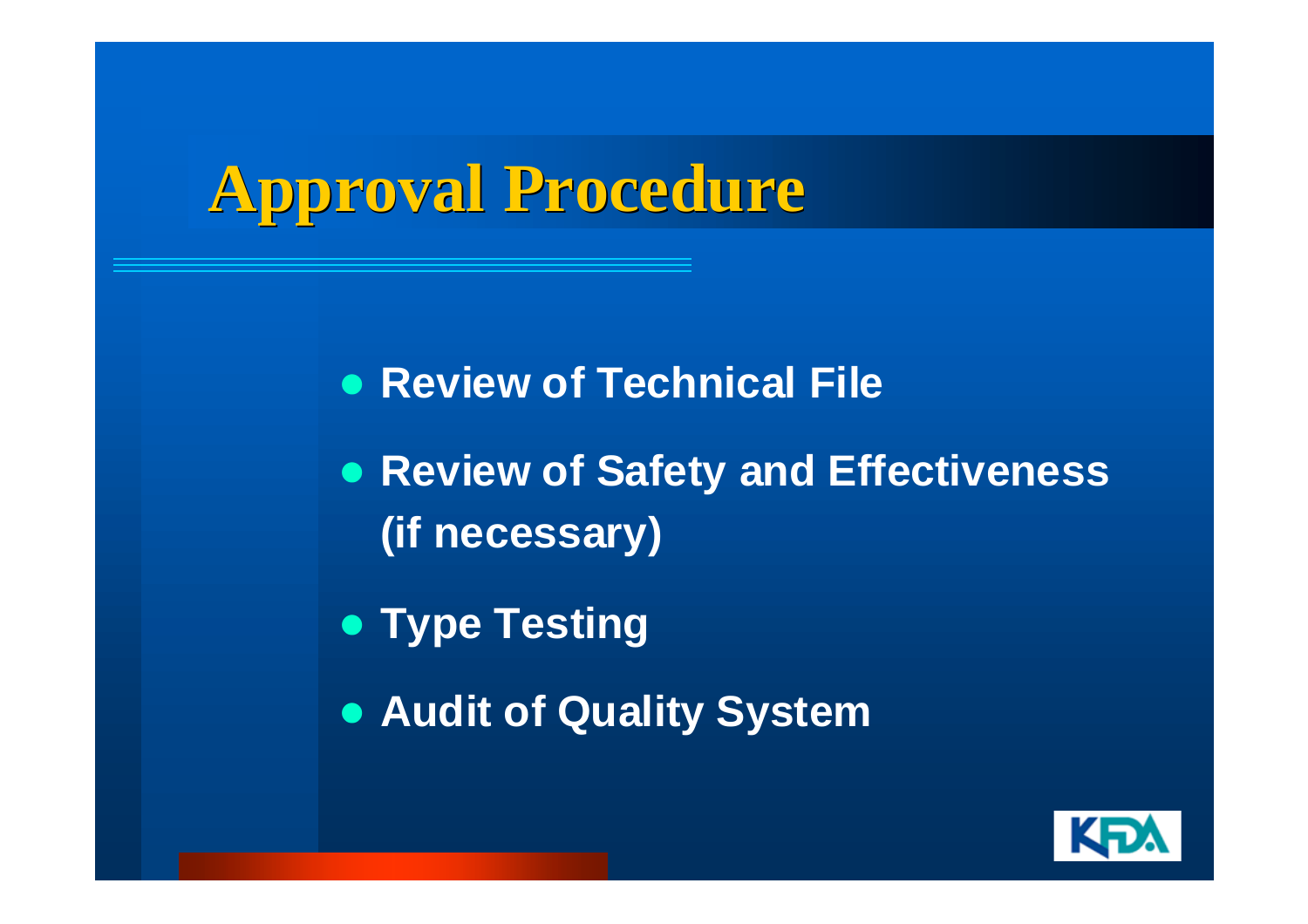**New Regulations New Regulations in the medical devices in the medical devices**

- **Establishment of the guidance for clinic al trial procedure**
- **Establishment of the review guidance f or safety & effectiveness**
- **Implementation of technical file review by the third party**

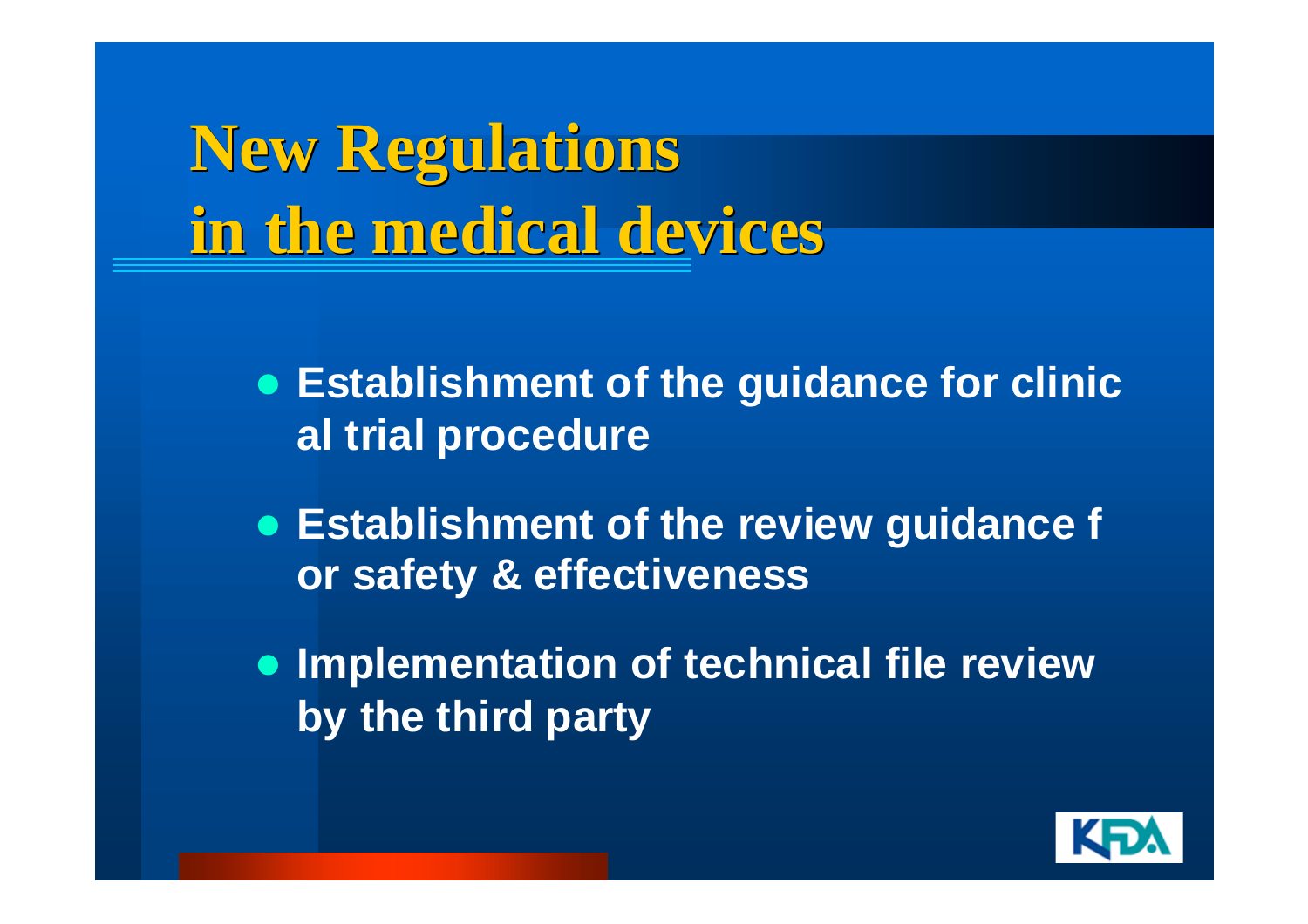#### **Clinical Trial Guidance Clinical Trial Guidance**

- **Guidance of the clinical trial for medical d evice Dec 21, 2001.**
- **The guidance was established based on th e Helsinki Declaration.**
- **The function of Institutional Review Board was strengthened.**
- **Inspection by KFDA may be performed on the way clinical studies.**

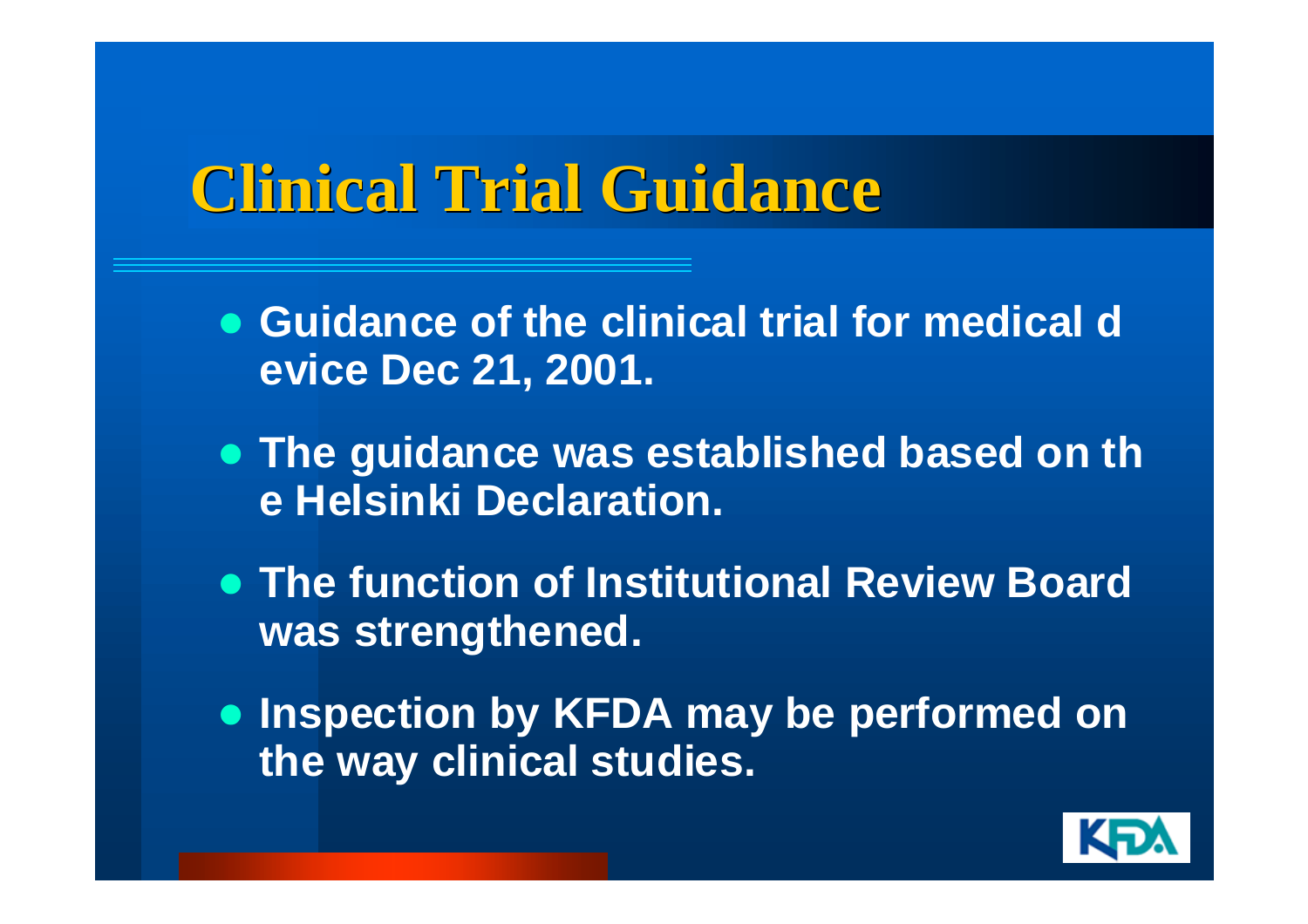## **Safety & Effectiveness Safety & Effectiveness**

- **Review guidance for the safety & effective ness of medical device was revised to be harmonized with the international standards.**
- **Requirements of electrical safety and bioc ompatibility are in accordance with the int ernational standards.**

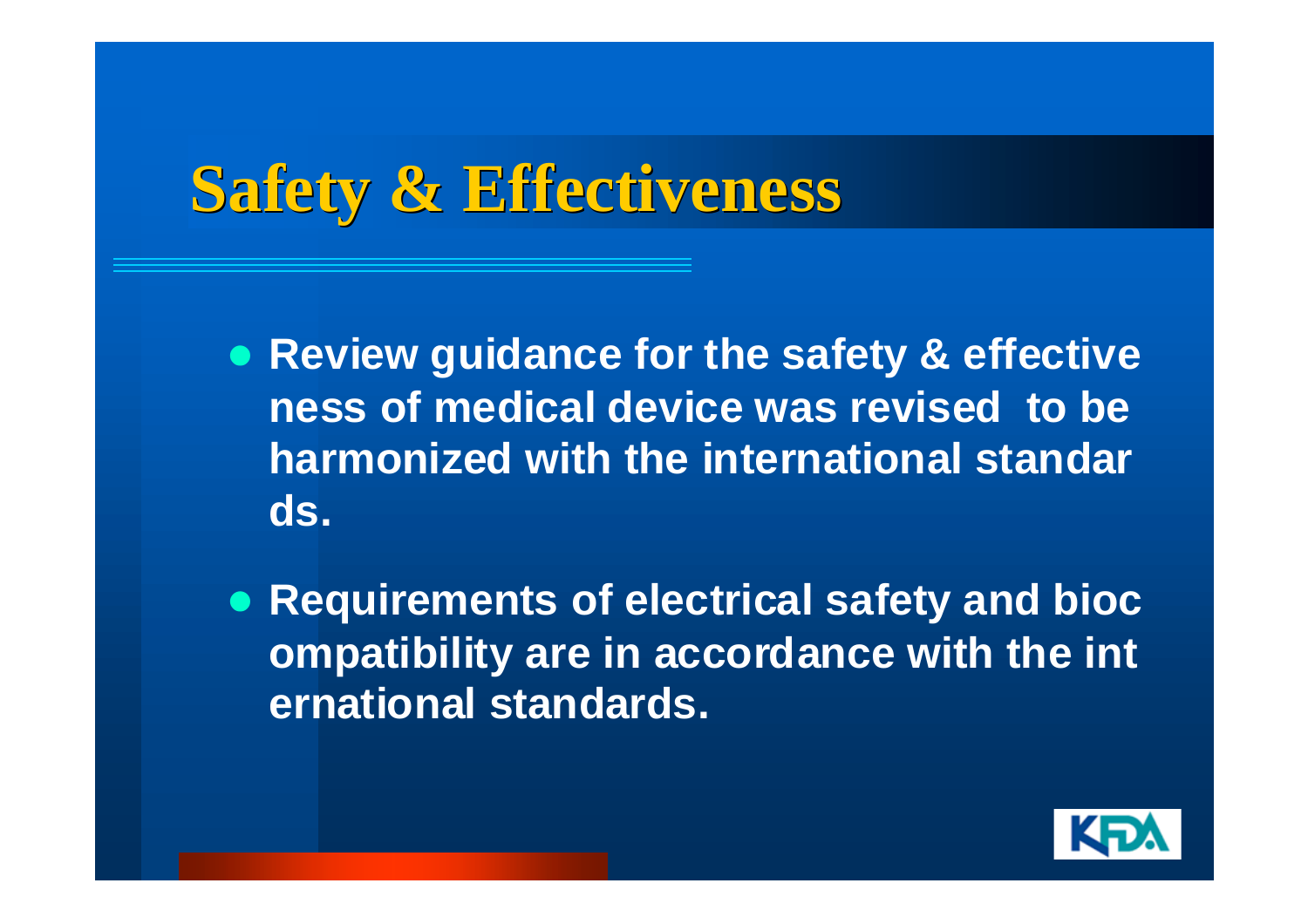## **Third Party Review Third Party Review**

 **The third party may review the technical f iles of class II medical devices which is designated by KFDA.**

 **The third party must be registered to KF DA in accordance with the guideline.**